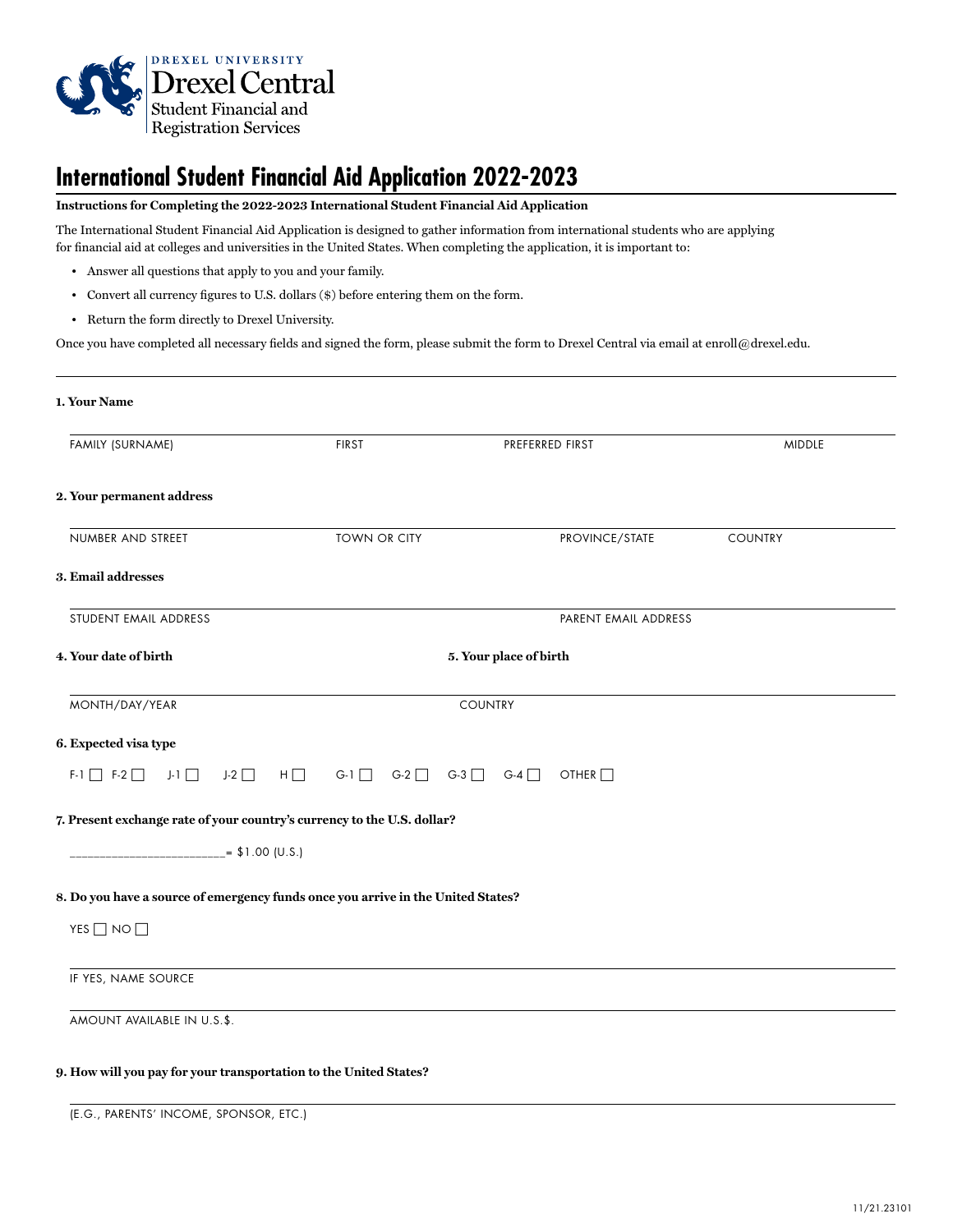#### **10. Parents' Information**

a. Parent's Marital Status

| SEPARATED/DIVORCED □<br>MARRIED OR IN A DOMESTIC PARTNERSHIP $\Box$ | WIDOWED $\Box$<br>NEVER MARRIED $\Box$         |
|---------------------------------------------------------------------|------------------------------------------------|
| $b.$ Parent 1 Name $\_\_$                                           |                                                |
|                                                                     |                                                |
|                                                                     |                                                |
|                                                                     |                                                |
|                                                                     |                                                |
|                                                                     | l. Employer                                    |
| g. Parent 1 Self-Employed Yes<br>$\rm No$                           | m. Parent 2 Self-Employed Yes $\Box$ No $\Box$ |

How many people do your parents support? Please include yourself, your parents, siblings and any other dependents who are supported by your parents and reside in your parents' household. (If there are not enough spaces below, please include additional family members/dependents on a separate sheet of paper.)

|                                    | AGE | 2022-2023 ACADEMIC YEAR                                                                                                                               |                 |                                |                                                   |
|------------------------------------|-----|-------------------------------------------------------------------------------------------------------------------------------------------------------|-----------------|--------------------------------|---------------------------------------------------|
| NAME OF FAMILY<br>MEMBER/DEPENDENT |     | ATTENDANCE STATUS<br>(IF THIS PERSON IS ATTENDING<br>COLLEGE AT LEAST HALF-TIME IN<br>THE 2022-23 ACADEMIC YEAR AS A<br>DEGREE-SEEKING UNDERGRADUATE) | NAME OF COLLEGE | <b>COLLEGE GRADUATION YEAR</b> | <b>ANTICIPATED PARENTAL</b><br><b>CONTIBUTION</b> |
|                                    |     | FULL-TIME / HALF-TIME                                                                                                                                 |                 |                                |                                                   |
|                                    |     | FULL-TIME / HALF-TIME                                                                                                                                 |                 |                                |                                                   |
|                                    |     | FULL-TIME / HALF-TIME                                                                                                                                 |                 |                                |                                                   |
|                                    |     | FULL-TIME / HALF-TIME                                                                                                                                 |                 |                                |                                                   |
|                                    |     | FULL-TIME / HALF-TIME                                                                                                                                 |                 |                                |                                                   |

## **11. Parents' Financial Information** *(Please list in U.S. dollars)*

**During 2020, how much of your household income (before taxes or expenses) came from the following sources?**

| a. Parent 1 Earnings $\frac{1}{2}$   | g. Pension/Annuity $\$           |
|--------------------------------------|----------------------------------|
| $b.$ Parent 2 Earnings $\frac{c}{c}$ | h. Other Household Members \$    |
| c. Your Earnings \$                  |                                  |
| d. Your Spouse's Earnings \$         | j. Allowance for Housing/Food \$ |
| e. Family Business \$                | k. Other $\frac{1}{2}$           |
| f. Real Estate Holdings \$           |                                  |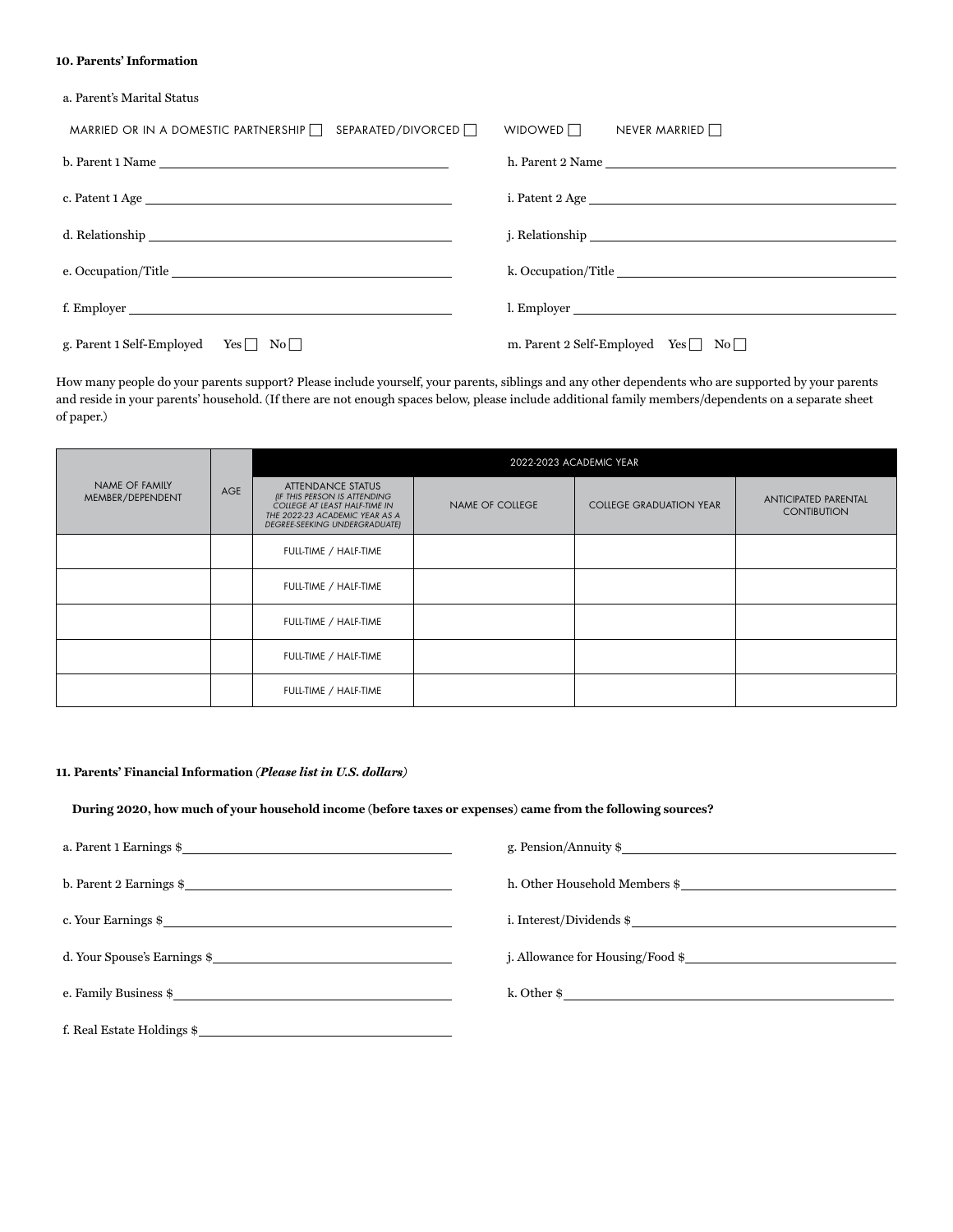# **12. Asset Information** *(Please list in U.S. dollars)*

| a. Does your family own its home?<br>$Yes \Box$<br>No                                                  |                                                                                                                                                                                                                                                                                                                   |
|--------------------------------------------------------------------------------------------------------|-------------------------------------------------------------------------------------------------------------------------------------------------------------------------------------------------------------------------------------------------------------------------------------------------------------------|
| Year Purchased \$                                                                                      | Market Value of Home \$                                                                                                                                                                                                                                                                                           |
| Original Purchase Price \$                                                                             | Amount Owed on Home \$                                                                                                                                                                                                                                                                                            |
| b. Does your family own a business? Yes $\Box$<br>$\mathrm{No} \lceil  $                               |                                                                                                                                                                                                                                                                                                                   |
| Date Business Commenced expansion of the Business Commenced                                            | Market Value of Business \$                                                                                                                                                                                                                                                                                       |
|                                                                                                        | Amount Owed on Business \$                                                                                                                                                                                                                                                                                        |
| c. List the value of the following assets.                                                             |                                                                                                                                                                                                                                                                                                                   |
| $Land/Buildings$ other than $Home/Business$ $\frac{\epsilon}{2}$                                       | $Stocks/Bonds \$                                                                                                                                                                                                                                                                                                  |
| Original Purchase Price \$                                                                             | Other (jewelry, artwork, antiques, etc.) $\oint$                                                                                                                                                                                                                                                                  |
|                                                                                                        | Assets Owned by Student \$                                                                                                                                                                                                                                                                                        |
| d. Do you or your family have money/property/assets in another country?<br>If yes, give amount $\oint$ | $Yes$ $\Box$<br>$\rm No$                                                                                                                                                                                                                                                                                          |
| 13. Expenses (Please list in U.S. dollars)                                                             |                                                                                                                                                                                                                                                                                                                   |
| List amount spent by your family on each of the following expenses during 2020 (in U.S. dollars)       |                                                                                                                                                                                                                                                                                                                   |
| a. Rent/Mortgage \$                                                                                    | j. Savings/Retirement \$                                                                                                                                                                                                                                                                                          |
| b. Utilities \$                                                                                        | k. Automobile Maintenance \$                                                                                                                                                                                                                                                                                      |
| c. Food \$                                                                                             | l. Insurance (health and property) \$                                                                                                                                                                                                                                                                             |
| d. Clothing $\frac{1}{2}$                                                                              |                                                                                                                                                                                                                                                                                                                   |
| e. Household Necessities $\frac{1}{2}$                                                                 | n. Vacation(s) $\frac{1}{2}$                                                                                                                                                                                                                                                                                      |
| f. Mefidal Expenses $\frac{1}{2}$                                                                      | $o.$ Servant(s) $\frac{1}{2}$ $\frac{1}{2}$ $\frac{1}{2}$ $\frac{1}{2}$ $\frac{1}{2}$ $\frac{1}{2}$ $\frac{1}{2}$ $\frac{1}{2}$ $\frac{1}{2}$ $\frac{1}{2}$ $\frac{1}{2}$ $\frac{1}{2}$ $\frac{1}{2}$ $\frac{1}{2}$ $\frac{1}{2}$ $\frac{1}{2}$ $\frac{1}{2}$ $\frac{1}{2}$ $\frac{1}{2}$ $\frac{1}{2}$ $\frac{1$ |
| g. Educational Expenses $\frac{1}{2}$                                                                  |                                                                                                                                                                                                                                                                                                                   |
|                                                                                                        | $(Please \ explain)$                                                                                                                                                                                                                                                                                              |
| i. Taxes \$                                                                                            |                                                                                                                                                                                                                                                                                                                   |

**14. Special Circumstances Explanation — Please share anything further you think we should know about your financial situation.**